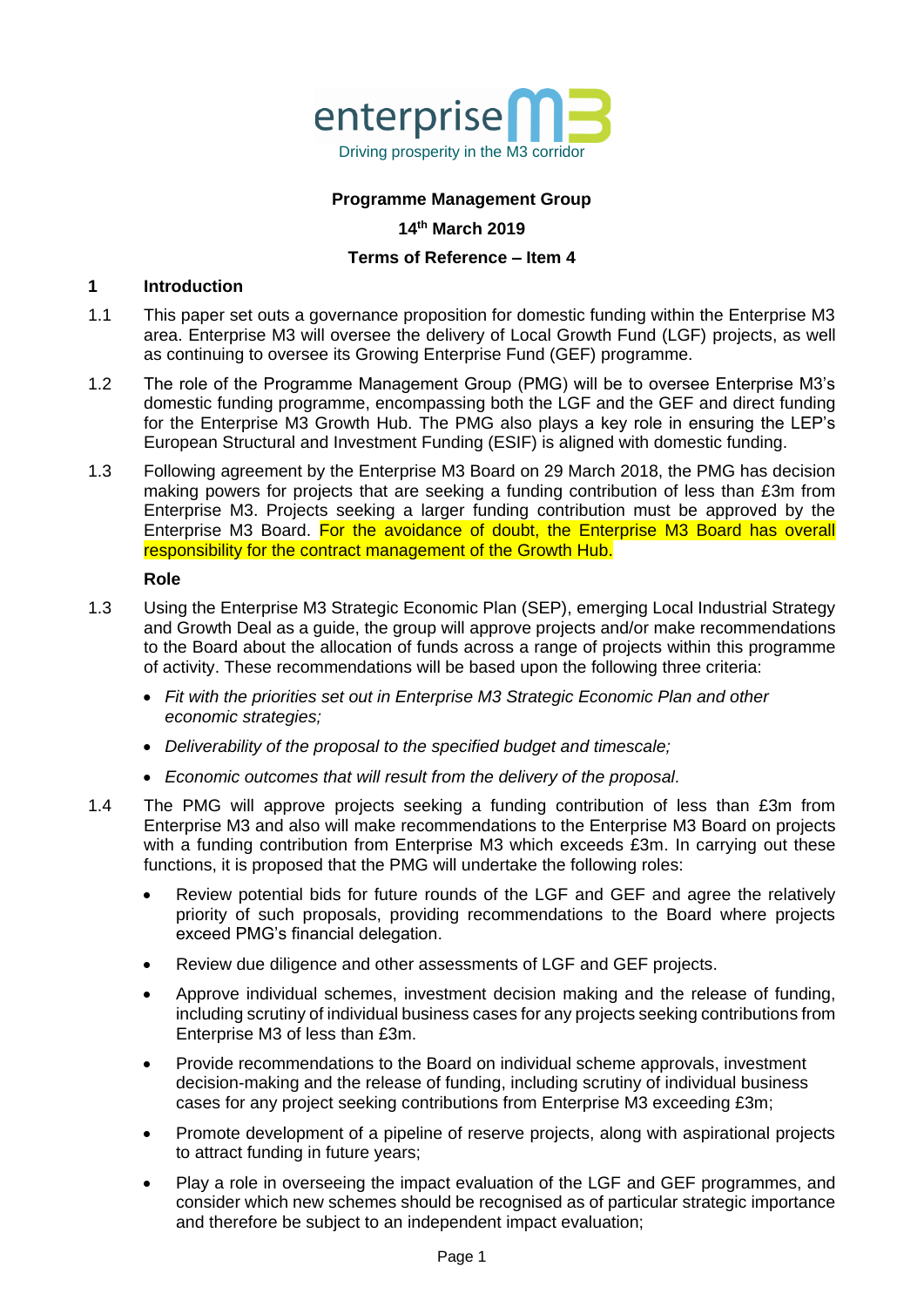- Assess scheme cost increases, taking decisions on cost increases of more than 10% and less than 20% of a scheme's total LGF/GEF budget, and to make recommendations to the Board around any increases greater than this or where the increase exceeds £3m;
- Ensure the Local Growth Fund and Growing Enterprise Fund are effectively aligned with other sources of funding, including EU funds and the Enterprise M3 Growth Hub, and are used to derive effective value for public funds;
- Ensure that the way in which PMG operates meets the requirements set out in the Enterprise M3 Assurance Framework and the National Assurance Framework.
- Regularly review its operation to ensure that it remains fit for purpose; and
- Carry out any other relevant functions as required and agreed by the Enterprise M3 Board.
- 1.5 PMG has a responsibility for appraising transport schemes that rested previously with the Local Transport Body (LTB), before it was disbanded. These responsibilities are reflected in Annex A "*Additional responsibilities in relation to transport schemes*".

# **2 Membership**

- 2.1 The following membership is proposed:
	- 3 x Private Sector Enterprise M3 Board member (1 to chair)
	- 2 x Local Authority Member
	- 2 x Local Authority Senior Officer
	- 1 x Homes England representative
	- 1 x Accountable Body representative
	- 1 x LEP Director

# **Additional members for transport-related items:**

- 2 x Local Authority Transport Lead Members
- 1 x Private Sector Chair of Enterprise M3 Transport Action Group
- 2.2 Guests can be invited at the discretion of the Chair.
- 2.3 The table below gives details of the members of the Programme Management Group:

| <b>Representing</b>                                      | <b>Selection</b><br><b>Methodology</b>                      | Date of first<br>meeting | <b>Member</b>                                            |
|----------------------------------------------------------|-------------------------------------------------------------|--------------------------|----------------------------------------------------------|
| 3 x Private Sector<br>Board member                       | Enterprise M3 Board to<br>select at Board Meeting           | November 2014            | James Cretney, (Chair)                                   |
|                                                          |                                                             | November 2014            | Dave Axam                                                |
|                                                          |                                                             | January 2019             | Deborah Allen                                            |
| 2 x Local<br><b>Authority Member</b>                     | To be selected by<br>Enterprise M3 Joint<br>Leaders' Board. | November 2018            | Cllr Caroline Horrill,<br><b>Winchester City Council</b> |
|                                                          |                                                             |                          | Surrey representative<br>TBA                             |
| 2 x Local<br><b>Authority Senior</b><br>Officer          | To be selected by<br>Enterprise M3 Joint<br>Leaders' Board  | January 2017             | David Fletcher,<br><b>Hampshire County</b><br>Council    |
|                                                          |                                                             | November 2018            | Paul Millin, Surrey<br><b>County Council</b>             |
| 1 x Homes and<br>Communities<br>Agency<br>representative | HCA representative to<br>continue role on PMG               | January 2017             | Catherine Turner,<br>Homes England                       |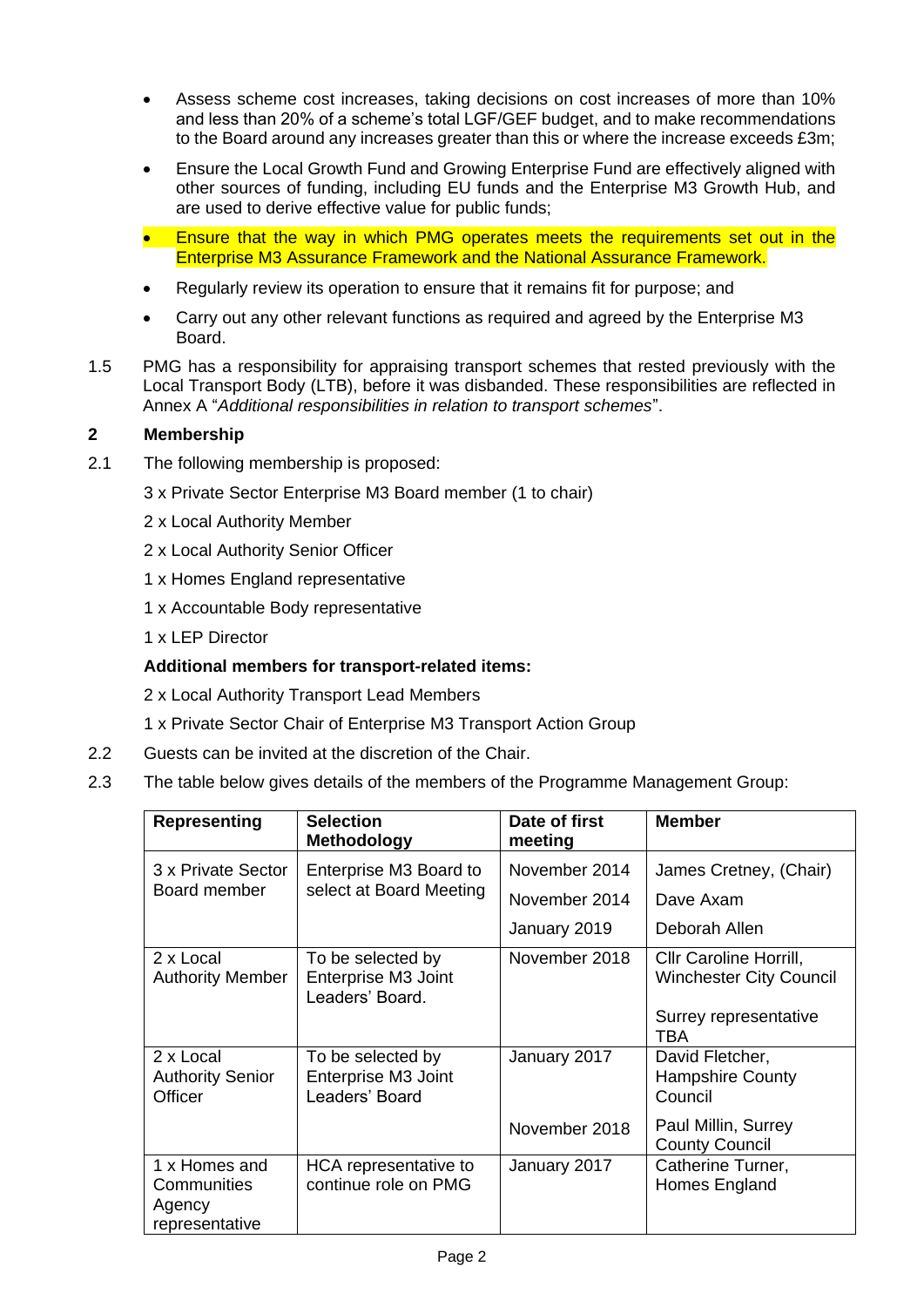| <b>Representing</b>                                                          | <b>Selection</b><br><b>Methodology</b>                                                                                                               | Date of first<br>meeting                   | <b>Member</b>                                             |
|------------------------------------------------------------------------------|------------------------------------------------------------------------------------------------------------------------------------------------------|--------------------------------------------|-----------------------------------------------------------|
| 1 x Accountable<br><b>Body</b><br>representative                             | This should be<br>someone able to act on<br>behalf of the s151<br>Officer of the<br>Accountable Body. To<br>be nominated by the<br>Accountable Body. | November 2014<br>(re-appointed in<br>2016) | Rob Carr, Hampshire<br><b>County Council</b>              |
| 1 x LEP Director                                                             | N/A                                                                                                                                                  | N/A                                        | Kathy Slack, Enterprise<br>MЗ                             |
| 2 x Local<br>Authority                                                       | To be nominated by the<br>highway authorities                                                                                                        | January 2019                               | <b>CIIr Matt Furniss, Surrey</b><br><b>County Council</b> |
| <b>Transport Lead</b><br><b>Members</b>                                      |                                                                                                                                                      | May 2016                                   | Cllr Rob Humby,<br><b>Hampshire County</b><br>Council     |
| <b>Private Sector</b><br>Chairman of LEP<br><b>Transport Action</b><br>Group | N/A                                                                                                                                                  | September 2015                             | Mike D'Alton, WSP                                         |

2.4 The Enterprise M3 Joint Leaders Board has responsibility for selecting both the local authority member and senior officer representation. Those selected will represent the views of county and district level local authorities across the whole Enterprise M3 area. Members and Officers do not need to be from the same Local Authority but should be able to work together to represent the views of the sector. Local Authority Transport Lead members are nominated by each highway authority.

## **Term of Office**

2.5 Once individuals have been agreed as being members of the Programme Management Group, they will serve the Group for an initial two-year period before membership is reviewed. Thereafter the membership is reviewed every two years, with the exception of the Local Authority Transport Lead Members who will attend for as long as they remain in this role.

## **Criteria for Nomination**

2.6 The following criteria should be considered when nominating individuals to sit on the PMG:

The nominee should:

- Have sufficient time to undertake their role;
- Be empowered to speak on behalf of their organisation, and also at a strategic level around issues affecting their wider area of expertise. The nominee should be recognised by peers as a valid representative. They should have access to a wider network relevant to the Enterprise M3 area, be willing to work with peers and report back, and should be recognised by them as a valid representative.
- Understand local investment priorities and have knowledge of local conditions, needs and opportunities, including but not limited to the Enterprise M3 Strategic Economic Plan, emerging Local Industrial Strategy, Growth Deal and European Structural & Investment Fund Strategy.
- Understand the strategic context for investment decisions and be able to analyse and challenge proposals. Should be able to assess linkages to other funding sources and opportunities to maximise delivery and value for money.
- In the case of the accountable body representative, they should be the s151 officer or another senior officer with authority to act on their behalf.